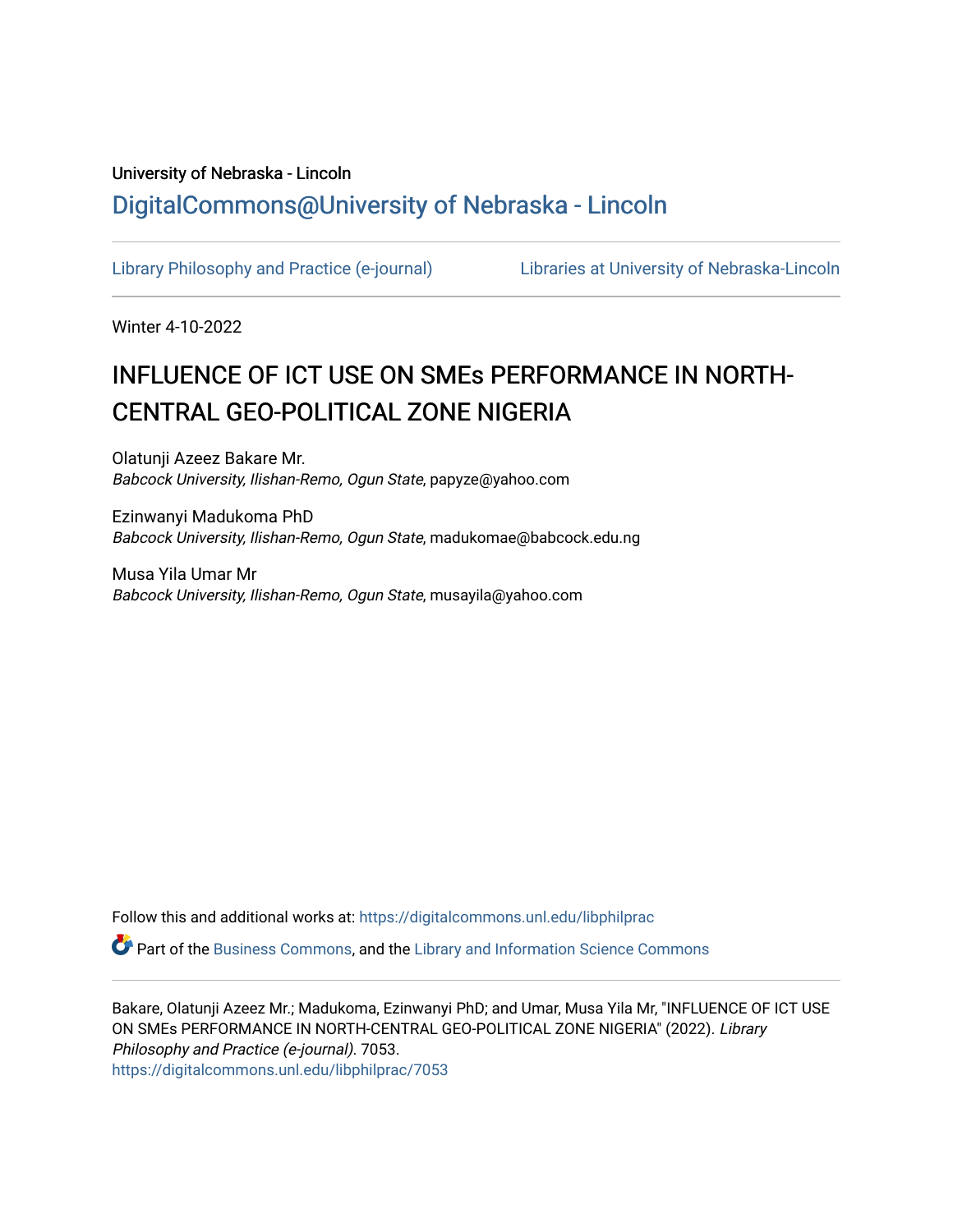## **INFLUENCE OF ICT USE ON SMEs PERFORMANCE IN NORTH-CENTRAL GEO-POLITICAL ZONE NIGERIA**

Bakare Olatunji Azeez

[papyze@yahoo.com](mailto:papyze@yahoo.com)

Ezinwanyi Madukoma PhD [madukomae@babcok.edu.ng](mailto:madukomae@babcok.edu.ng)

 $\mathcal{R}$ 

Musa Yila Umar [musayila@yahoo.com](mailto:musayila@yahoo.com)

Department of Information Resources Management Babcock university

#### **Abstract**

*This study examined the influence of ICT use on SMEs performance in the North Central geo political zone of Nigeria. The study adopted a survey research design. The population of the study comprises 651 owners of mini-rice milling SMEs. The sample size for this study will consist of 248 rice milling SME owners drawn from the four selected states. Simple random sampling technique was used to select the sample for the study. The study found that ICT use had significant influence on SMEs performance in North Central geo-political zone, Nigeria. The study also reveals that the level SMEs performance in North Central geo-political zone, Nigeria is average. The study also found that the level of ICT use of SMEs in North Central geo-political zone, Nigeria is low. The study recommended that: SMEs in North Central geopolitical zone, Nigeria should do more in order to attain higher level of performance. SMEs in North Central geo-political zone, Nigeria should engage in the ICT use that enhances business processes, this in turn will enhance their business performance.*

**Keywords:** ICT use, SMEs Performance, Rice Millers, North-Central, Nigeria.

#### **Introduction**

The capabilities of information and communication technologies (ICT) have made it so relevant in today's business world. Information and communication technology encompass both the internet-enabled sphere as well as the mobile one powered by wireless networks (Doraswamy 2017). It also includes antiquated technologies, such as telephones, radio and television broadcast, all of which are still widely used today alongside cutting-edge ICT pieces such as artificial intelligence and robotics. The rapid development of ICT which changes the existing business structures and ways of communication extremely influenced competitiveness and economic growth for companies and organizations in the SMEs sector (Cassetta, Monarca, Dileo, Di Berardino, & Pini 2020). Choices about the design and use of ICTs not only change the ways individuals communicate with one another, but also influence whom individuals meet, talk to, stay in touch with, work with, and get to know. ICTs can connect or isolate people. One of the new world's developing nations is Nigeria. More than six decades ago, it became an independent nation and a republic. The country has been involved in efforts to empower

<sup>&</sup>amp;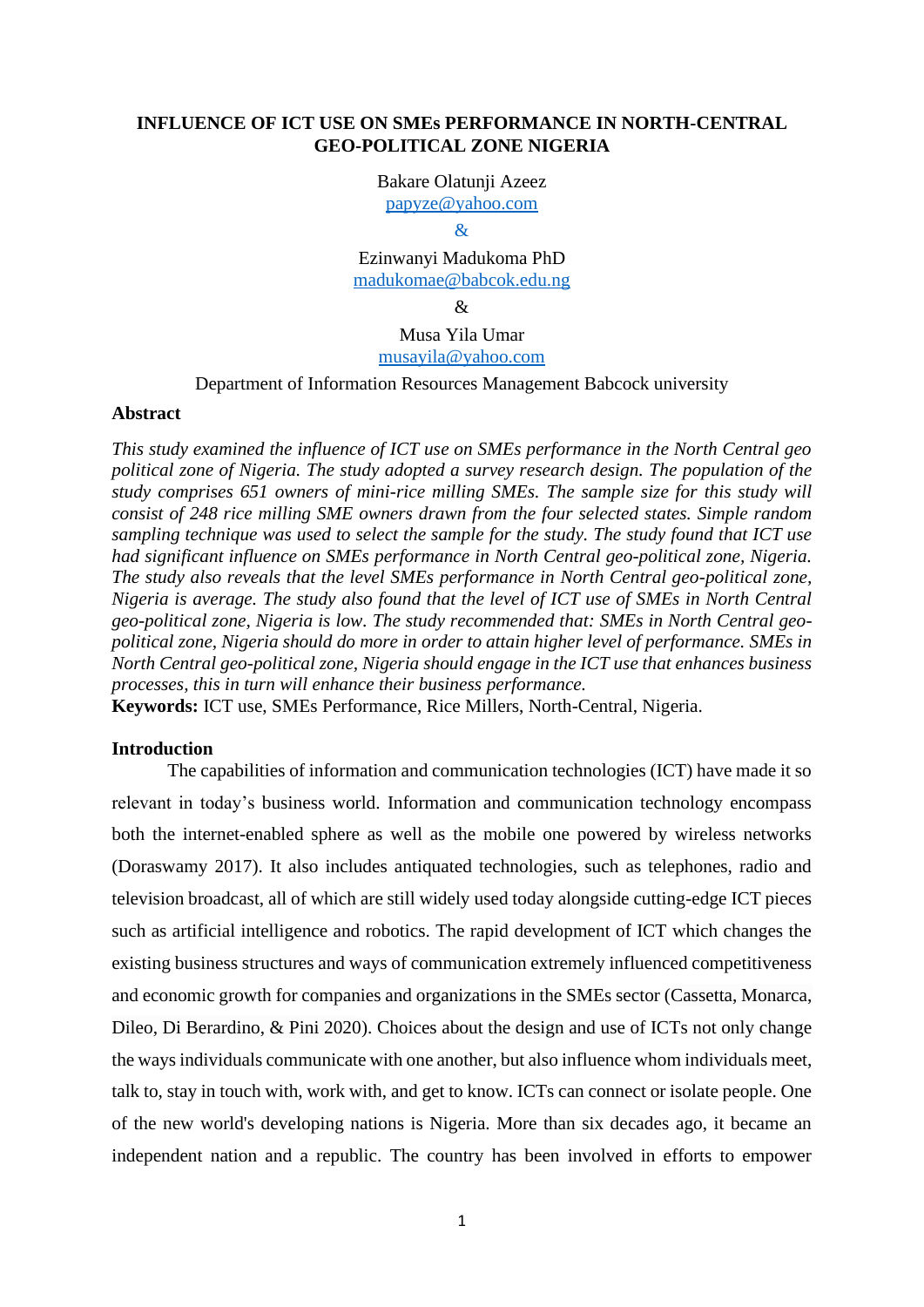different sections of economy through different agencies, including small-scale industries, during this time. Like every industry has experienced ups and downs from the beginning, ups and downs have also been experienced by the small-scale sector (Sajuyigbe, 2017). In this situation, especially after the globalization of small-scale enterprises began to face several challenges due to global competition, it is important to enhance the sector's competence by making correct information accessible to the right consumer at the right time. There are too many challenges with any initiative that has to do with information research. It is important to resolve and consider the factors that will impact such a situation.

Information and Communication Technology (ICT) play a very important role in helping SMEs to have edge over competitors in term of accessibility to global markets (Zaidan, 2017). The implementation of information and communication technology (ICT) in small-to medium-sized enterprises (SMEs) is vital for the socioeconomic development of an economy, especially in developing countries. In developing countries, SMEs have lower ICT adoption rates and different challenges compared to their counterparts in developed countries (Asunka, 2016). The difference between ICT penetration rates in developing and developed countries is substantial, as developed countries have a significantly higher internet penetration rate of 78.3 per cent compared to 32.4 per cent for developing countries. An enterprise, having acquired information, will develop a certain perspective towards the issue for which the information was sought (Okundaye, 2016). It is quite likely that the enterprise may develop a different understanding and different information behaviour towards the use of ICT to acquire necessary information needed for the growth and sustainability of the enterprise. Thus, to bring a change in the SMEs status in the North Central Nigeria, it is necessary that entrepreneurs bring the newly acquired information into business activities. This can only be accomplished if the actors in the SMEs behave positively to information acquisition. Thus, information has a very close relationship with the attention and the time that is devoted to creating the attention in the first place (Hussein *et al.,* 2017).

ICT is often categorized in business into two large product types: traditional computerbased technologies and the sophisticated / advanced or more recent and rapidly increasing range of digital communication technologies that allow individuals and organizations to digitally communicate and exchange information (Cassetta et, al 2020). In many organisations, the rapid growth of ICT has changed the traditional way of doing business. The growing use of ICT has enabled SMEs, especially in developing countries, to share and exchange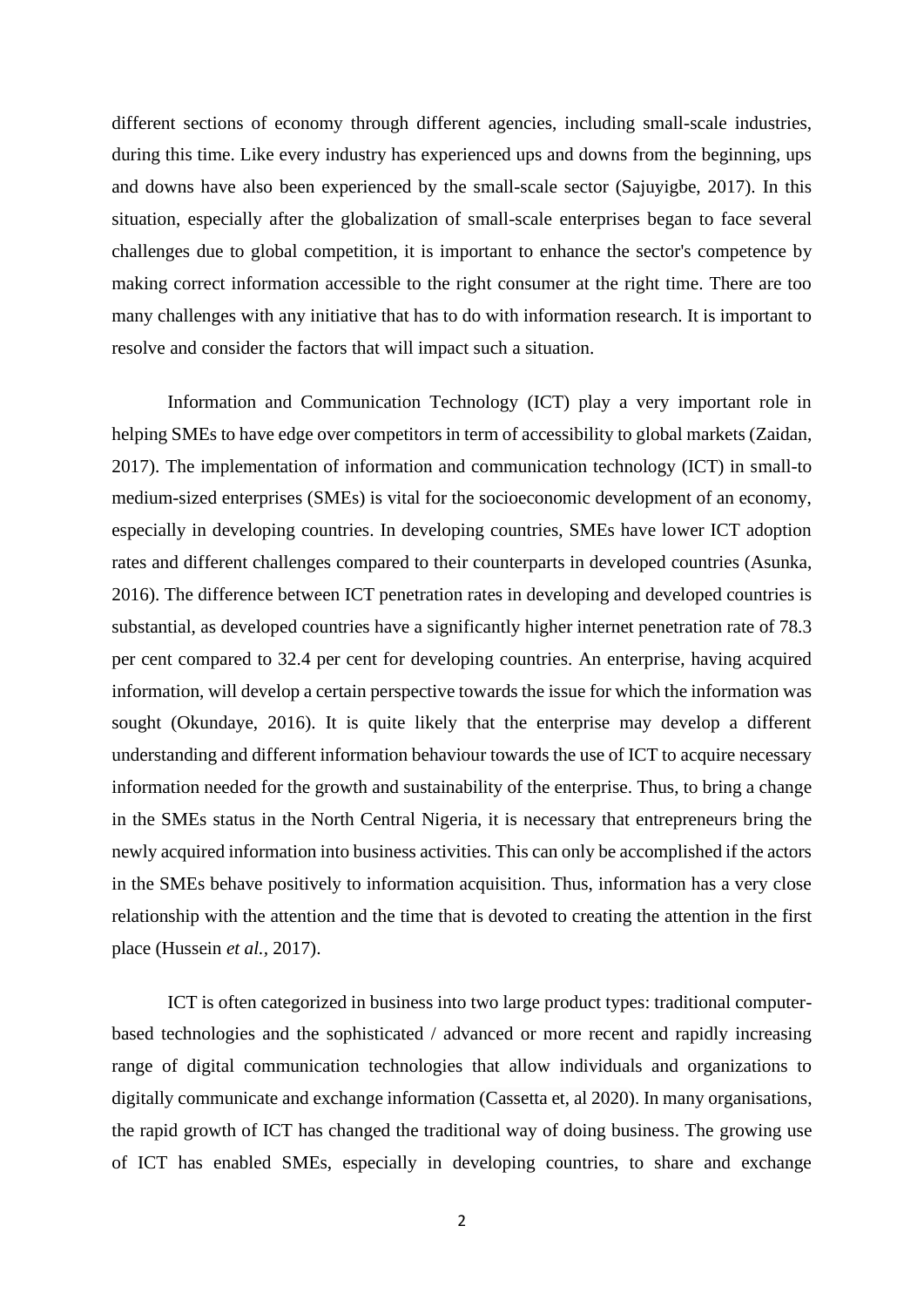information more effectively in recent years. In implementing a movement for higher quality and productivity in the world of SMEs, introducing new technology is very important. More recent technologies allow organizations to simultaneously exchange and disseminate information among different users, customize functionality, and achieve higher interactivity levels (Orrensalo & Nikou, 2021). In addition, recent innovations are more advanced and helped SMEs minimize their operating costs, increase levels of customer support and satisfaction, while offering higher knowledge quality for managers to make better decisions.

ICT use involves computer technology, Internet and telecommunications improvements, and at least one of these components is carried by each ICT tool. ICT encompasses a broad variety of hardware, communication software and office equipment, as noted in previous discussions, but there are numerous ways of classifying these resources, even from an economic and business viewpoint. On the basis of these two viewpoints, the following methods are used to explain ICT instruments. ICT is a social development, knowledge provider, and an infrastructure from the economic and management eye. ICT resources consist, from a marketing point of view, of different applications, a medium of promotion, communication media and an instrument for relationship marketing (Albar & Hoque, 2017).

Tools for ICT are either synchronous or asynchronous. Synchronous tools allow real time communication between different places simultaneously (Gumus, Peter & Musa, 2021). Zoom, Skype, MSN and video conferences are examples of synchronous resources. In comparison, asynchronous tools such as email, wiki and podcast allow contact from various locations at different times. Other computing ICT resources, such as spreadsheets, presentation tools and data maintenance tools, exist in addition to these communication tools. In the course management system, some of these devices are used, such as the learning management system and the content management system. Social networks, such as Facebook, MySpace and Twitter, are also common ICT tools (Eze, Olatunji, Eze, & Beloo, 2018). Furthermore, the project management system and workflow systems are collaborative instruments based on ICT.

ICT resources common to SMEs include applications for software, computers, the Internet, E-mail, computers, fax machines, photocopiers, websites and printers. The most commonly-used Day-to-day ICT resources include radio and television, cell phones, fixed and fixed phones, and Computers. Through the acquisition and distribution of market knowledge, facilitating market research and analysis, facilitating quick and timely communication, identifying products and services for customers, as well as achieving visible consumer markets,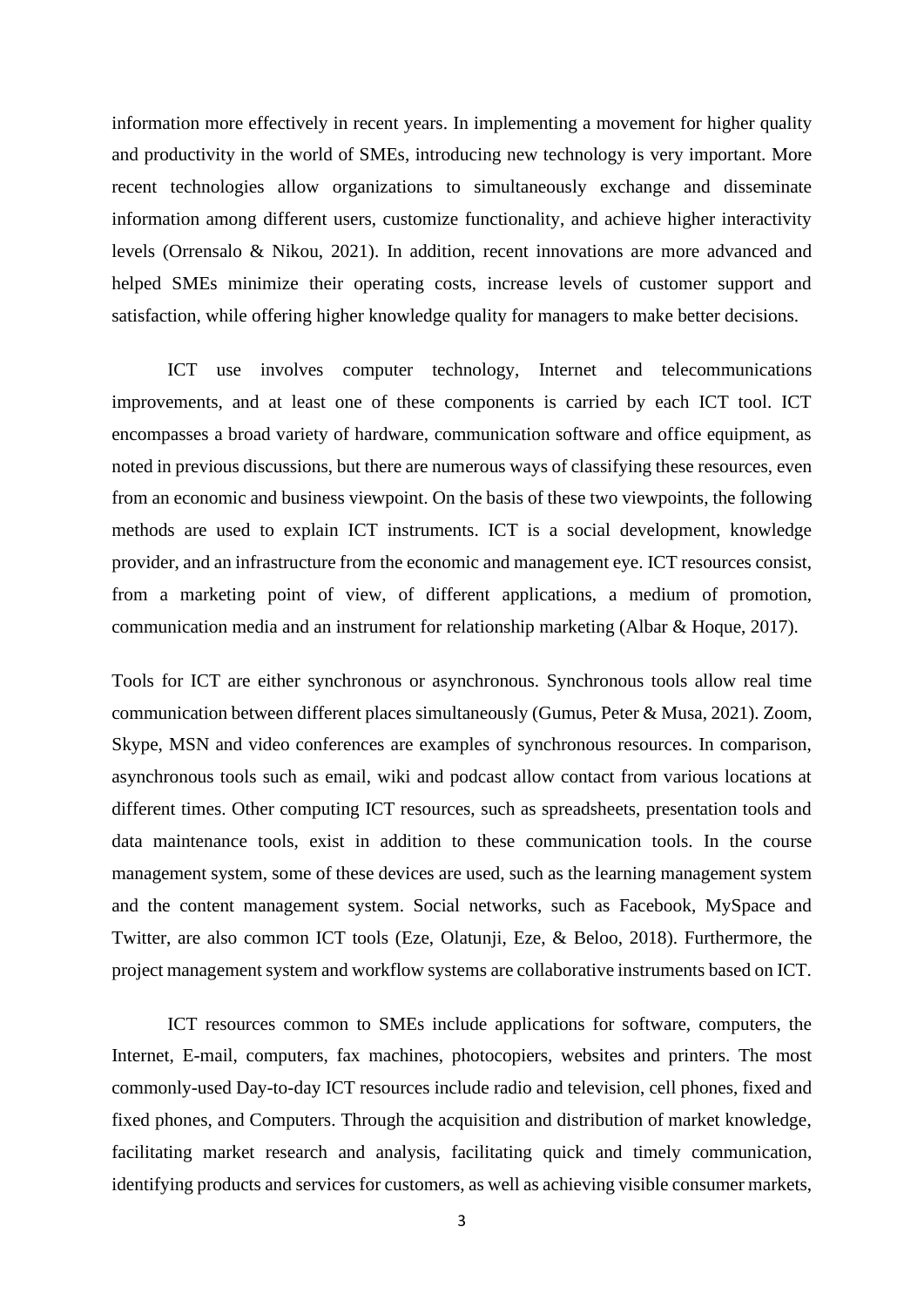these tools increase market access. SMEs prefer mobile phones because, with a reliable network, they are affordable and user friendly. Over 95 percent of SMEs use cell phones in Nigeria (NCC, 2020; Albar & Hoque, 2017; Eze et al., 2018). In Nigeria, subscription to mobile phone service lines was over 187 million, with 90 percent penetration in January 2021 (Digital 2021). This provides Nigeria SMEs with great opportunities to use Cell phone networks to increase consumer access. Different mobile phone features Offers include contact, business purchases, product promotion, consumer promotion, and Connectivity, market analysis, and Internet-supported services. However, there exist barriers in the use of ICT by the SMEs in their quest for information seeking behaviour.

The use of ICT to enhance business services tends to be well developed and well represented in the development landscape, and it is difficult to build an atmosphere for SMEs to use ICT in developing countries (Hassan & Ogundipe, 2017). This challenge appears to stem from some developed countries' failure to cultivate the right kind of climate in which ICTenabled companies will thrive. As more information is given in electronic format, access to electronic information has increasingly become important (Tubachi, 2016). Effective use of ICTs for the acquisition and access of information requires appropriate skills. The ability to use ICT skills among the users of the system is necessary for an information system to follow specific ICTs for information provision. Computer skills, ranging from basic keyboard skills to internet skills, are common among these abilities (Okundaye, Fan & Dwyer, 2019). In terms of these abilities, some of the ICT of both SMEs managers and information providers had to be developed. As they do not have any technical assistance from the government and other scientific institutes and laboratories, SMEs lack the latest technologies. In practice, however, technology alone can guarantee consistency and high productivity levels.

According to Fagbemi and Adeyemi (2016), research and development initiatives are an expensive endeavour, and SMEs do not have the money to personally and internally fund these programmes. With regard to international cooperation and technical assistance, small companies have a very limited choice too. This is because most SMEs in Nigeria refuse to accept the use of ICT resources and embark on a hand-to-mouth financial life (Ibrahim, Hassan, Pate, Muazu, & Danjuma, 2018). Small companies are shy of following ICT in their sector because they view ICT as costly to sustain and that it has detrimental consequences of variation. The infrastructure of the communication network offers a positive relationship with ICT adoption in SMEs. Some of these infrastructures require the installation of landlines or LAN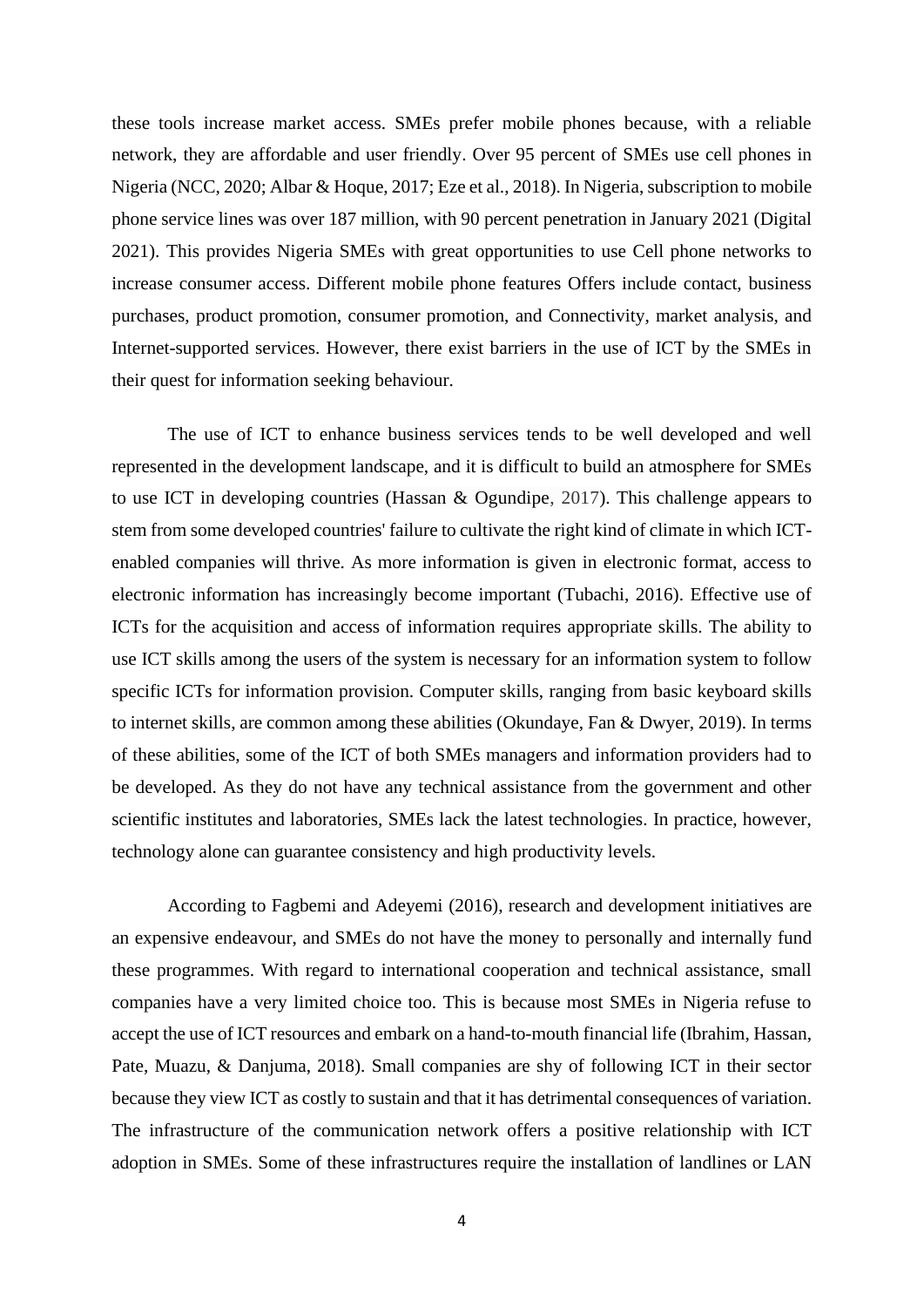networks that can be afforded only by big corporations. In SMEs, the age of the workers influences the acceptance of ICT. For example, young people's versatility allows new ideas, principles and technologies to be introduced. Younger managers are also enthusiastic about ICT adoption in industry, and ICT adoption and creativity are versatile for better trained workers. ICT is likely to be embraced by SMEs with sufficient financial capital, since they can afford to meet enormous ICT implementation costs (Orrensalo & Nikou 2021). Acquisition and execution of ICT within broad and single industries among SMEs motivation stems from rapid improvement in their development. Relevant benefits are viewed by SMEs who are positive about owning a website and are thus less reluctant to spend their time and money on these opportunities. SMEs' educational levels also play a role in the Determining various ICT use trends (Albar and Hoque, 2017).

In addition, most SMEs managers do not own websites because of dominant impediments affecting their market climate, such as internet maintenance costs, underdeveloped ICT infrastructure, competitive online advantage, lack of expertise and time to build and sustain a website. There is no inherent motivation, knowledge of technology and acceptable product and service website commerce for these SMEs managers. Research findings related to ICT provide recommendations for SME owners and managers that they can use to facilitate the adoption and use of ICT (Eze et al., 2018). SMEs therefore need to map competitive and cooperative strategies in their enterprises that comply with ICT. ICT offers an effective means for customer contact and allows electronic communication (Ibrahim, *et al.,*  2018). ICT applications need to be implemented by SMEs that help collect data by Codes to bar. ICT also allows SMEs to represent and handle huge numbers of customers effectively. Expanding the company and supplying essential instruments for cost analysis of transaction orders efficient etiquette. Owners / managers, however, face multiple challenges when enforcing such ICTs. Lack of financial ability, experience, technological skills and computer literacy of employees also affect the adoption and use of ICT by the SMEs managers (Okundaye et, al 2019). Environment-related factors, human capital and systemic characteristics of the skepticism of SMEs are also the duty of company, strategic strategy and internal organization. Competitive pressure is viewed by the owners / managers of SMEs as a persuasive factor for competitive survival and sustainable growth. Expanding globalization, therefore, promotes efficient data exchange by encouraging the use of ICT. Regardless of the size of the enterprise, data flow across business units is important (Sajuyigbe, 2017).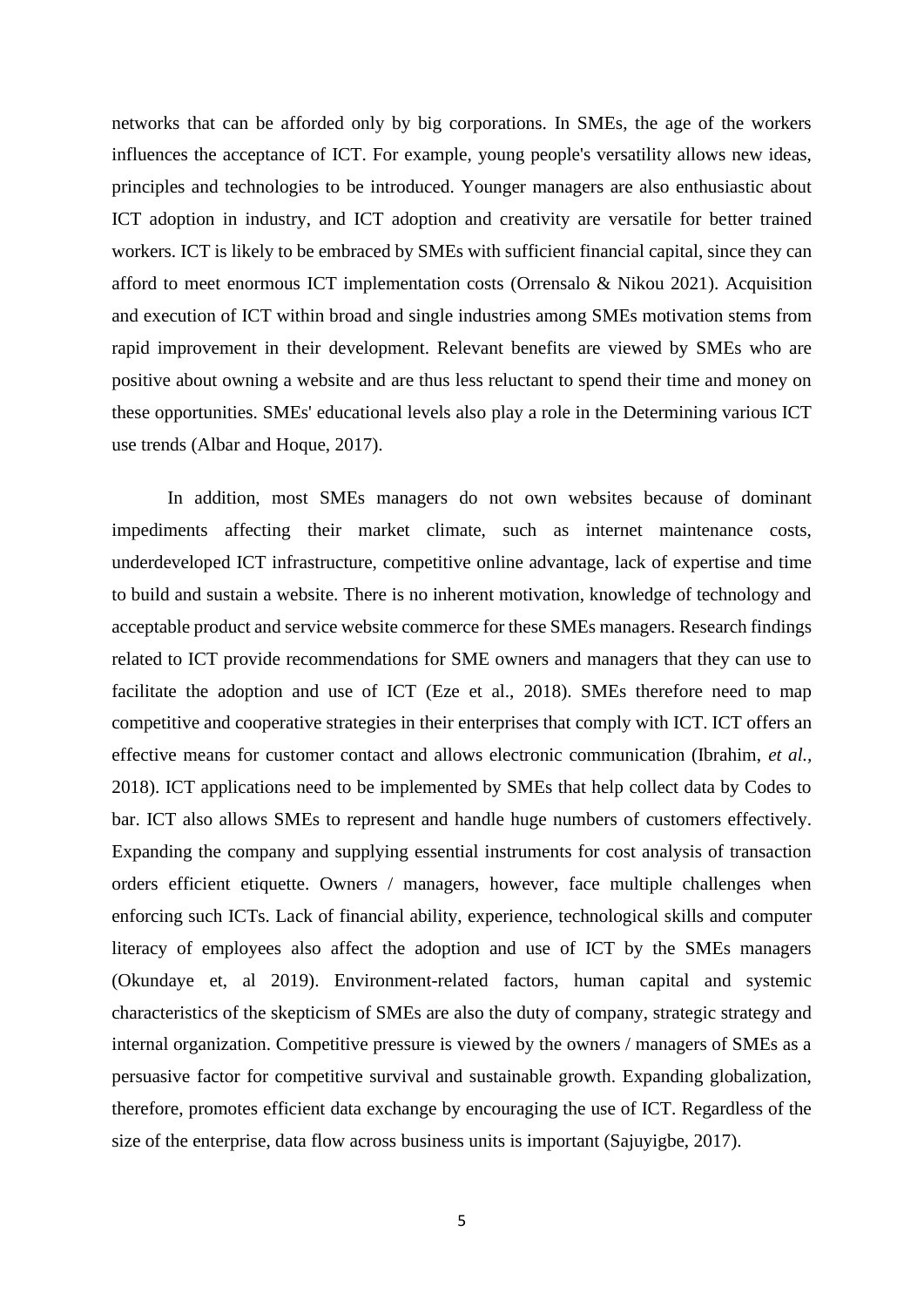Furthermore, the use of information in todays' world is indispensable for SME business performance and may eventually define their success. However, uncertainty and complexity related to emerging ICTs, globalisation, unsettled market environment and unpredictable technology change, have put pressure on firms in terms of gathering, seeking and scanning the environment for the information during emerging ICT adoption decision-making process; because a failed ICT adoption decision can mean doom for SMEs. Furthermore, the unfamiliar or unknown experience of new technologies can also affect its adoption. In an attempt to jumpstart SME development and to ease the process of industrialization, successive governments have over time devised policies ranging from economic to ICT and often reversed earlier ones (Kessington, Susan & Rocky, 2019).

Okundaye (2016) asserted that developing the Nigeria economy through effective, socially responsible investing in North Central, there still exists a 'missing middle', which finds it hard to access useful and benefiting information that will promote the sector due to the information behaviour of the actors in the sector and the inadequate use of information and communication technology (ICT). It is important that Nigerian small and medium-sized enterprises (SMEs) work towards the effective adoption and productive use of information and communication technology (ICT), which has become an indispensable management tool for both large enterprises and SMEs (Kessington et, al 2019). Despite the growing potential of technology in all facets of life, there are a number of Nigerian SMEs who have yet to adopt ICT as a result of some unresolved issues militating against them. As a consequence of their role in global growth, this in turn affects the country's economic development. Like many others, Nigeria's economy relies heavily on small and medium-sized enterprises, which make up approximately 97 % of the total number of enterprises in the manufacturing, trade and service sectors, and contribute enormously to the jobs of its people (NBS, 2021).

SMEs will benefit from ICT use in a variety of ways, including gaining a competitive advantage in the industry, winning customer loyalty and patronage, expanding the market niche, and offering better and more satisfying services to their customers. For entrepreneurs, this advantage is essential and determines the long-term sustainability of SMEs. As ICT may not be the ultimate panacea for all problems faced by SME managers, they provide a robust sandbox for company running and successful (Makinde, *et al.,* 2019). Critical information on markets and business innovation is required by SMEs, and more so in Nigeria. To make informed business and ICT investment decisions, the managers of SMEs need to understand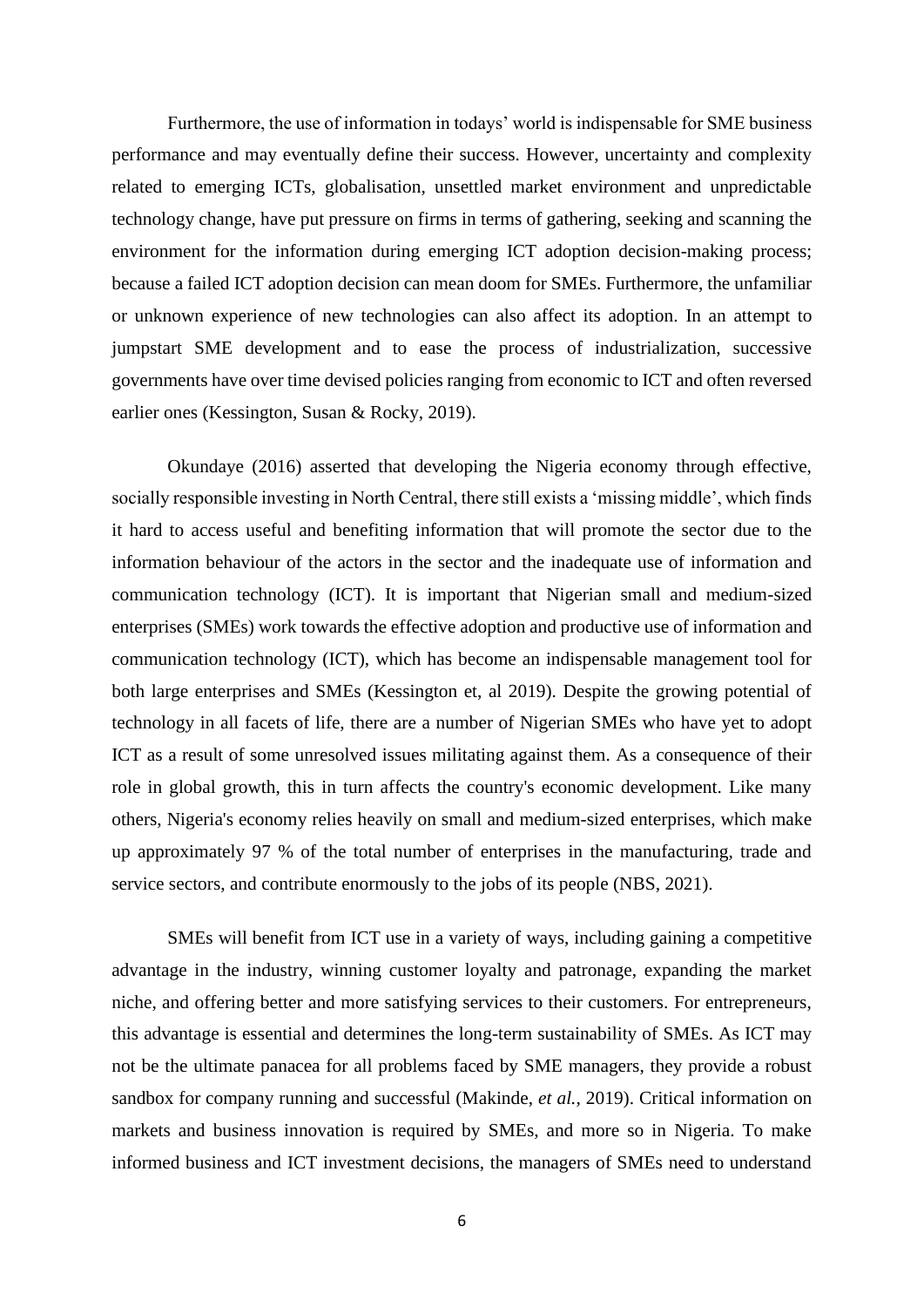the factors that affect ICT utilisation. These owners / managers need an extensive understanding of the consequences of the implementation of ICT and its use in their businesses. In this way, the owners / managers of small and medium-sized companies will be encouraged to embrace ICT and to apply this technology in order to facilitate the business plan, efficiency and development of SMEs (Eze et al., 2018). The key reasons for ICT use include the competitive advantage that ICT offers, enhancing customer loyalty, and saving time and cost cuts for ICT. The age structure of SME managers and their level of education have a significant effect on the adoption of ICTs. Despite the technical hindrance faced by SME owners / managers, the adoption of ICT is needed for effective business. Using the Internet strengthens the competitive advantage of business and offers comprehensive understanding and knowledge. The integration of ICT requires a significant financial investment potential in developing countries like Nigeria, which is a critical factor hindering the ICT use by the majority of SMEs. The phenomenon of ICT adoption cuts through multiple types of SMEs, delivering business creativity that provides new and state-of-the-art goods and services, balancing market contributions and improving internal operations. Managers of small and medium-sized enterprises (SMEs) need an appreciation of the possible benefits of adopting ICT to establish a positive attitude towards its acceptance and use (Albar & Hoque, 2017).

It is imperative that Nigerian SMEs use ICT-based systems to promote global contact with their manufacturers, consumers and distributors in order to become more advanced. According to Makinde *et al.,* (2019), as organizations are able to streamline and organize the vast flow of knowledge by redesigning or reshaping their business processes to improve efficiency and improve competitiveness, the role of ICT in facilitating business transformation is crucial. ICT adoption and usage is commonly seen as vital to the competitiveness of all SMEs in the country. Based on the management perception of information seeking behaviour and use of ICT in the North Central, there is need to conduct research of information seeking behaviour and use of ICT in SMEs located in Nigeria North Central zone with the aim of unlocking growth and development of SMEs in the region. The evaluation will assist in attaining a status report on the level of influence of the existing information seeking behaviour and ICT used in the North Central geo political zone of Nigeria.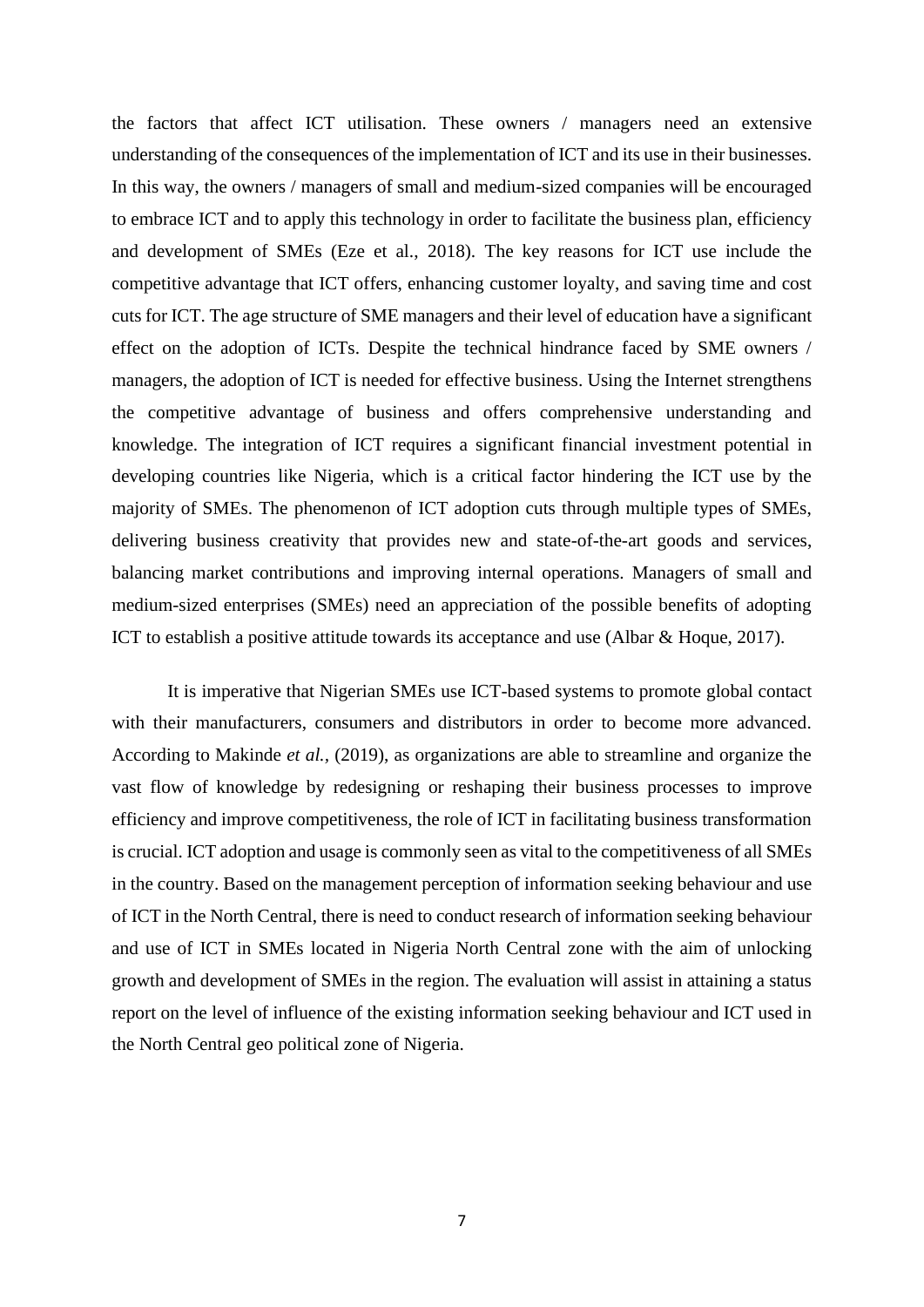#### **Objective of the Study**

The main objective of the study is to investigate the influence of ICT use on performance of Small and Medium Enterprises (SMEs) in North-Central geo-political zone, Nigeria. The specific objectives of the study are to:

- 1. Find out the extent of SMEs' performance in North-Central geo-political zone, Nigeria.
- 2. Ascertain the level of ICT use by SMEs in North-Central geo-political zone, Nigeria.
- 3. Ascertain the influence of ICT use on SMEs performance in North-Central geo-political zone, Nigeria.

## **1.4 Research Question**

The study will address the following research questions:

- 1. What is the extent of SMEs performance in the North-Central geo-political zone, Nigeria?
- 2. What is the level of ICT use of SMEs in North-Central geo-political zone, Nigeria?

## **1.5 Hypotheses**

The null hypotheses will be tested at  $\alpha$  = 0.05 level of significance.

H01: ICT use has no significant influence on SMEs performance in North-Central geopolitical zone, Nigeria.

#### **Methodology**

The study adopted a survey research design. The population of the study comprises 651 owners of mini-rice milling SMEs in the North-Central geo-political zone in Nigeria registered under Rice Millers Association of Nigeria (RMAN, 2021). The sample size for this study will consist of 248 rice milling SME owners drawn from the four selected states. Taro Yamane sampling formula will be used to determine the sample size of the respondents. These includes; Benue (119) Kogi (86), Niger (106), and Plateau (99) which form the total (410) out of the total population in the region using blindfold method. The 248 sample will be shared to the four states based on proportion of each state from the main population that is Benue 72, Kogi 52, Niger 64 and Plateau 60.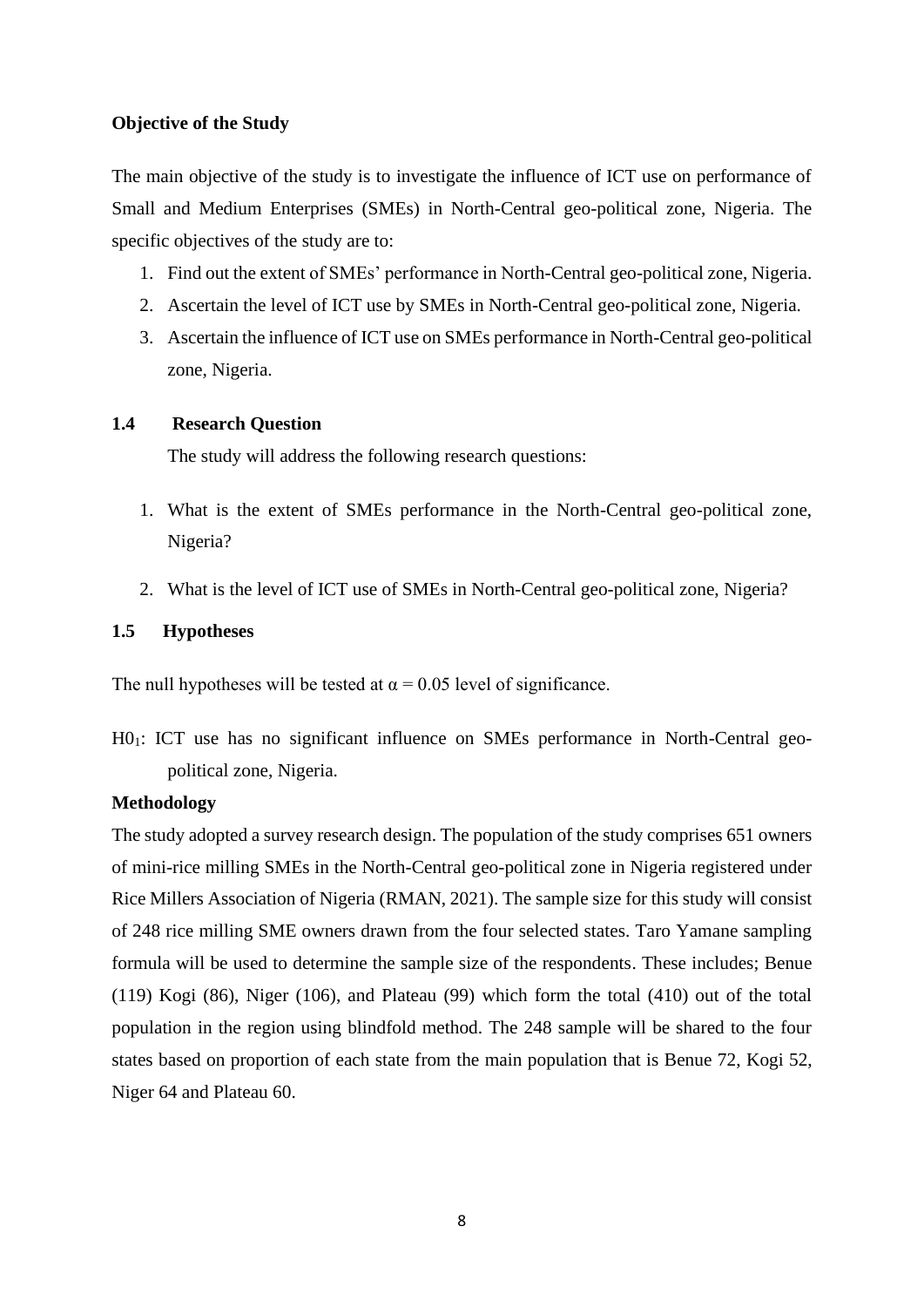### **Results and Interpretation**

### **Research question one: What is the level of SMEs performance in the North-Central geo-**

**political zone,Nigeria?**

| <b>Information about SMEs</b><br>Performance. | <b>Very High</b><br>Extent $(\% )$ | High<br><b>Extent</b> | Low<br><b>Extent</b> | <b>Very Low</b><br>Extent $(\% )$ | <b>Mean</b> | <b>SD</b> |
|-----------------------------------------------|------------------------------------|-----------------------|----------------------|-----------------------------------|-------------|-----------|
|                                               |                                    | (%)                   | (%)                  |                                   |             |           |
| <b>Innovation and Growth</b>                  |                                    |                       |                      |                                   | 2.06        | .660      |
| To what extent are your:                      |                                    |                       |                      |                                   |             |           |
| Employees satisfied with their                |                                    | 87(38.5)              | 91(40.3)             | 48(21.2)                          | 2.17        | .755      |
| routine duties                                |                                    |                       |                      |                                   |             |           |
| Product advertised and rebranded              |                                    | 63(27.9)              | 129(57.1)            | 34(15)                            | 2.13        | .644      |
| Employees train towards self and              |                                    | 27(11.9)              | 147(65)              | 52(23)                            | 1.89        | .582      |
| organization development                      |                                    |                       |                      |                                   |             |           |
| <b>Internal Business Processes</b>            |                                    |                       |                      |                                   | 2.25        | .552      |
| To what extent do you:                        |                                    |                       |                      |                                   |             |           |
| Keep your premises safe for staff             | 13(5.8)                            | 73(32.3)              | 136(60.2)            | 4(1.8)                            | 2.42        | .629      |
| and customers                                 |                                    |                       |                      |                                   |             |           |
| Track cost of production and                  |                                    | 77(34.1)              | 145(64.2)            | 4(1.8)                            | 2.32        | .505      |
| service delivery                              |                                    |                       |                      |                                   |             |           |
| Set goals and targets for all key             |                                    | 51(22.6)              | 158(69.9)            | 17(7.5)                           | 2.15        | .529      |
| processes                                     |                                    |                       |                      |                                   |             |           |
| <b>Review Staff and Customers</b>             | 3(1.3)                             | 42(18.6)              | 164(72.6)            | 17(7.5)                           | 2.14        | .545      |
| feedbacks                                     |                                    |                       |                      |                                   |             |           |
| <b>Customers Perspectives</b>                 |                                    |                       |                      |                                   | 2.38        | .708      |
| To what extent do your:                       |                                    |                       |                      |                                   |             |           |
| <b>Customers</b> compliant                    | 42(18.6)                           | 36(15.9)              | 126(55.8)            | 22(9.7)                           | 2.43        | .903      |
| Customers feel satisfied                      | 10(4.4)                            | 83(36.7)              | 123(54.4)            | 10(4.4)                           | 2.41        | .649      |
| Customer's request receive                    |                                    | 85(37.6)              | 135(59.7)            | 6(2.7)                            | 2.35        | .531      |
| attention                                     |                                    |                       |                      |                                   |             |           |
| Customers refer your products                 | 17(7.5)                            | 62(27.4)              | 126(55.8)            | 21(9.3)                           | 2.33        | .749      |
| <b>Financial Perspectives</b>                 |                                    |                       |                      |                                   | 2.33        | .908      |
| To what extent is your:                       |                                    |                       |                      |                                   |             |           |
| Operational expenses                          | 83(36.7)                           | 50(22.1)              | 85(37.6)             | 8(3.5)                            | 2.92        | .939      |
| Administrative expenses                       | 67(29.6)                           | 50(22.1)              | 70(31)               | 39(17.3)                          | 2.64        | 1.083     |
| Sales growth rate                             | 27(11.9)                           | 44(19.5)              | 98(43.4)             | 57(25.2)                          | 2.18        | .946      |
| <b>Cash Flow</b>                              | 13(5.8)                            | 43(19)                | 116(51.3)            | 54(23.9)                          | 2.07        | .811      |
| Profit after Sales                            | 11(4.9)                            | 17(7.5)               | 121(53.5)            | 77(34.1)                          | 1.83        | .765      |
|                                               |                                    |                       |                      |                                   | 2.73        | .722      |

Table 1: Information about SMEs Performance.

Source: Researcher's field work, 2022

**Decision rule: if mean is below 2.5=low, 2.5-2.99=average, 3.0 and above = high**

The level of SMEs performance in the North-Central geo-political zone, Nigeria according to the report in table 1 is average (grand mean=2.73, SD=.722). This implies that SMEs in the region are not performing optimally. The result further reveals that the level of innovation and growth of the SMEs (mean=2.06), internal business processes (mean=2.25), customers perspectives (2.38), as well as financial perspectives (mean=2.33), were low. It is also disturbing to note that under financial perspectives, the respondents indicated that operational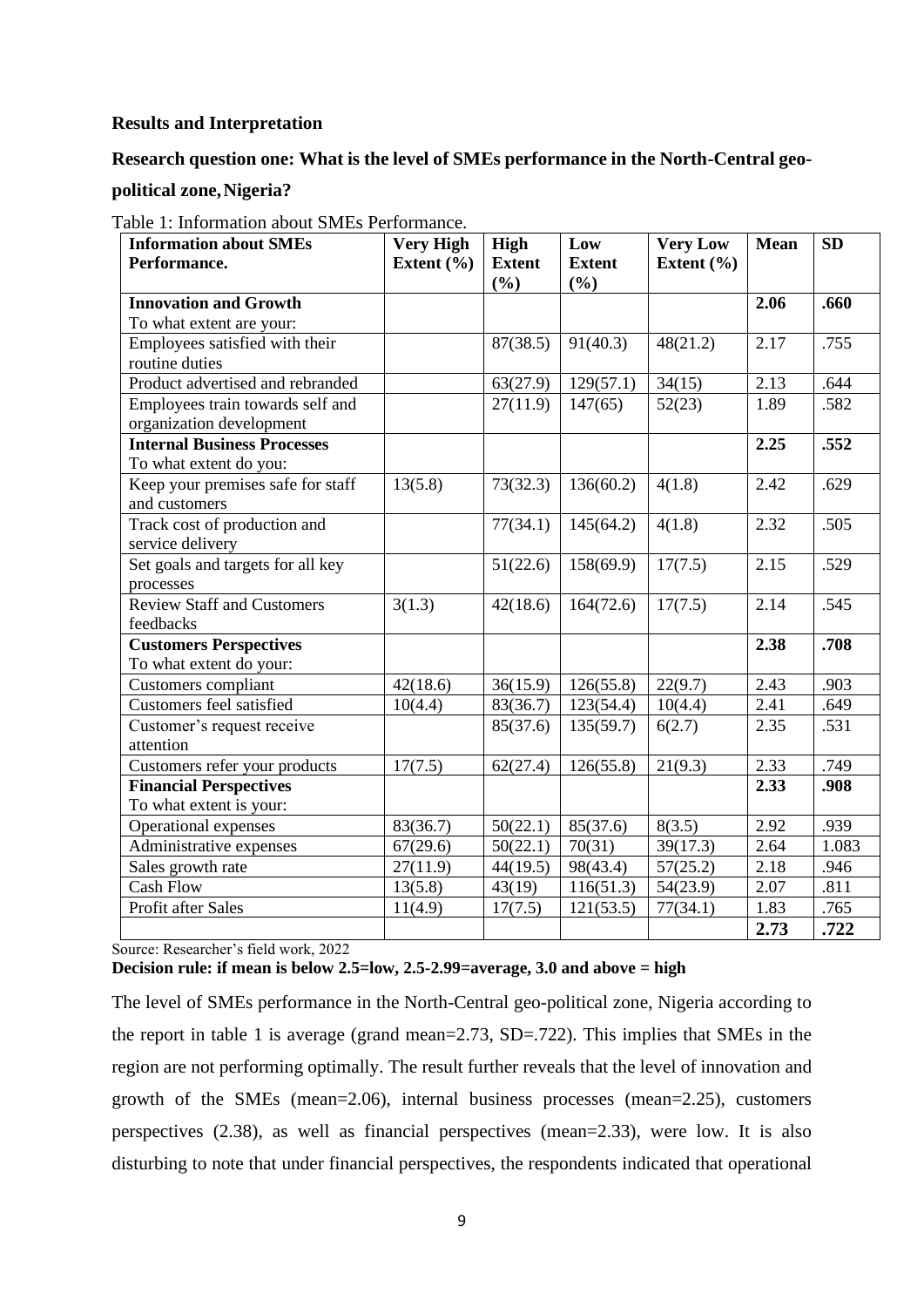expenses (mean=2.92), and administrative expenses (mean=2.64) were on the average, tilting towards high level, whereas, sales growth rate (mean=2.18), cash flow (mean=2.07), and profit after sales (mean=1.83), were low.

# **Research question two: What is the level of ICT use of SMEs in North-Central geopolitical zone, Nigeria?**

| <b>ICT Use by SMEs</b>                                                                                            | Very High | <b>High</b> | Low $(\% )$ | <b>Very Low</b> | <b>Mean</b> | <b>SD</b> |
|-------------------------------------------------------------------------------------------------------------------|-----------|-------------|-------------|-----------------|-------------|-----------|
|                                                                                                                   | $(\% )$   | (%)         |             | (%)             |             |           |
| <b>Performance Expectancy</b>                                                                                     |           |             |             |                 | 1.57        | .612      |
| My ability to use the internet to<br>update information is                                                        |           | 30(13.3)    | 105(46.5)   | 91(40.3)        | 1.73        | .682      |
| My ability to use computer system<br>to process customer's transactions<br>is                                     |           | 14(6.2)     | 123(54.4)   | 89(39.4)        | 1.67        | .589      |
| My ability to use accounting<br>software applications such as MS<br>Excel, Sage, Oracle and SAP is                |           | 11(4.9)     | 53(23.5)    | 162(71.7)       | 1.33        | .566      |
| <b>Effort Expectancy</b>                                                                                          |           |             |             |                 | 1.85        | .721      |
| My ability to use Mobile Phones in<br>my business processes is                                                    | 5(2.2)    | 86(38.1)    | 93(41.2)    | 42(18.6)        | 2.24        | .775      |
| My ability to use social media<br>platforms to promote and get<br>feedbacks about our products and<br>services is | 3(1.3)    | 50(22.1)    | 80(35.4)    | 93(41.2)        | 1.84        | .814      |
| Our employee's ability to work<br>with ICT tools to perform difficult<br>task is                                  | 2(0.9)    | 3(1.3)      | 96(42.5)    | 125(55.3)       | 1.48        | .575      |
| <b>Social Influence</b>                                                                                           |           |             |             |                 | 1.59        | .717      |
| My ability to get trending<br>information from association<br>website is                                          |           | 52(23)      | 70(31)      | 104(46)         | 1.77        | .800      |
| My ability to use ICT to impact my<br>company is                                                                  |           | 34(15)      | 57(25.2)    | 135(59.7)       | 1.55        | .742      |
| My ability to collaborate with other<br>SMEs using ICT is.                                                        |           | 14(6.2)     | 73(32.3)    | 139(61.5)       | 1.45        | .611      |
| <b>Facilitating Conditions</b>                                                                                    |           |             |             |                 | 1.55        | .669      |
| The portable nature of ICT tools is                                                                               | 3(1.3)    | 40(17.7)    | 83(36.7)    | 100(44.2)       | 1.76        | .786      |
| The ICT trainings I have received is                                                                              |           | 15(6.6)     | 78(34.5)    | 133(58.8)       | 1.48        | .620      |
| My ICT Skills is                                                                                                  |           | 13(5.8)     | 72(31.9)    | 141(62.4)       | 1.43        | .602      |
| <b>Grand Mean</b><br>$\mathbf{r}$<br>$C = 1, 1$<br>0.022                                                          |           |             |             |                 | 1.64        | .680      |

|  |  | Table 2: Use of Information and Communication Technology by SMEs |  |  |  |  |
|--|--|------------------------------------------------------------------|--|--|--|--|
|--|--|------------------------------------------------------------------|--|--|--|--|

Source: Researcher's field work, 2022

## **Decision rule: if mean is below 2.5=low, 2.5-2.99=average, 3.0 and above =high**

The result in table 2 reports that the level of ICT use by SMEs is low (Grand mean=1.64, SD=.680). This implies that SMEs do not consider ICT tools for use in boosting business performance. This result further reports that level of performance expectancy (mean=1.57), effort expectancy (mean=1.85), social influence (mean=1.59), and facilitating conditions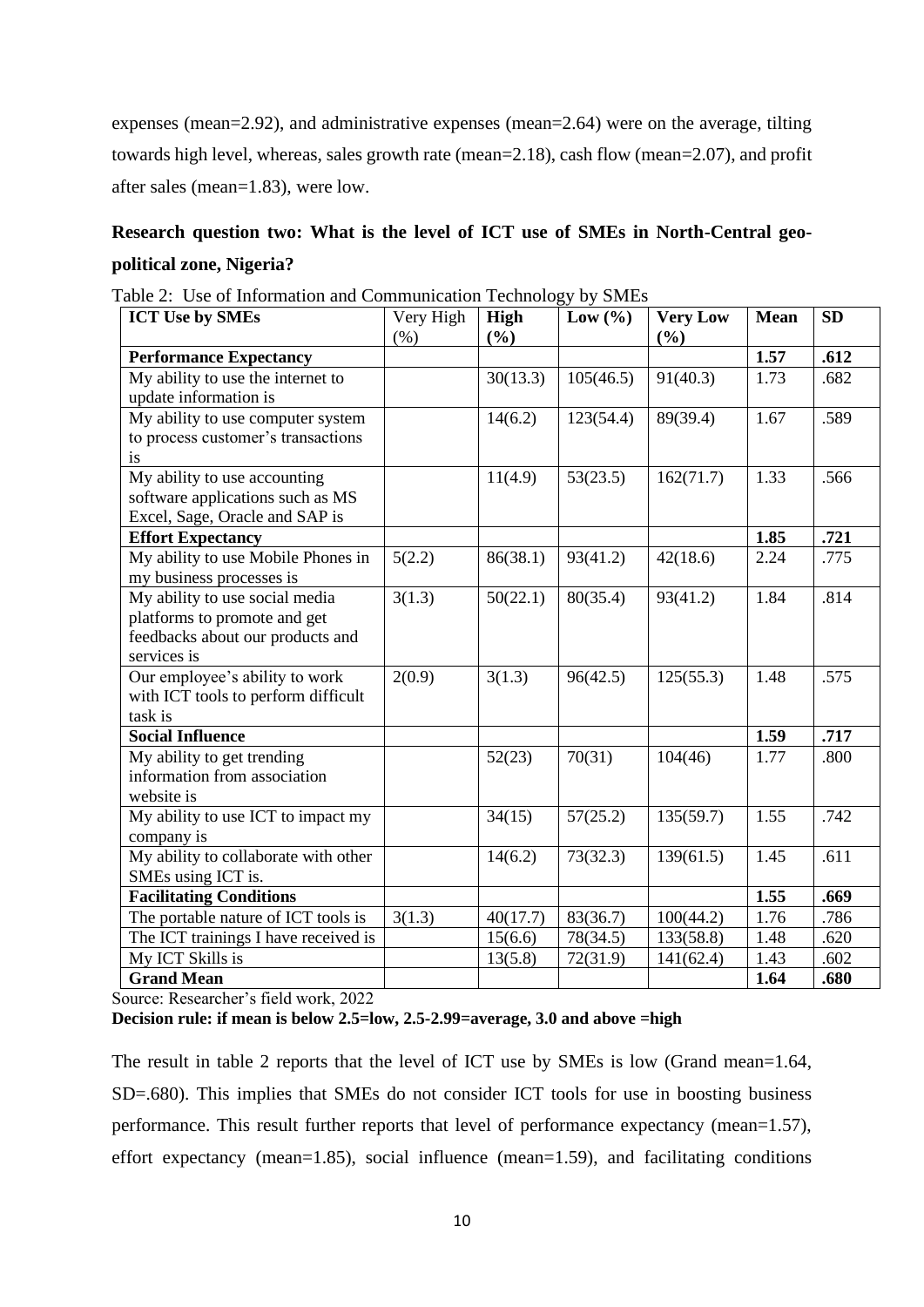(mean=1.55), as a result of ICT use were low. As seen under performance expectancy, the respondents indicated that their ability to use the internet to update information (mean=1.73), as well as to use computer system to process customer's transactions (mean=1.67) were very low. Similarly, under effort expectancy, the respondents indicated that their ability to use Mobile Phones in business processes (mean=2.24) was low, and their ability to use social media platforms to promote and get feedbacks about products and services (mean=1.84) was very low.

# **Hypothesis two: ICT use has no significant influence on SMEs performance in North-Central geo- political zone, Nigeria.**

| <b>Variables</b>               | $\boldsymbol{B}$ | $\boldsymbol{T}$ | Sig. | $\mathbb{R}^2$ | F(df)             | ANOVA (Sig.) |
|--------------------------------|------------------|------------------|------|----------------|-------------------|--------------|
| (Constant)                     | 25.088           | 24.468           | .000 | .267           | 81.722<br>(1,224) | .000         |
| Performance Expectancy         | .890             | 3.045            | .003 |                |                   |              |
| <b>Effort Expectancy</b>       | 1.515            | 6.614            | .000 |                |                   |              |
| Social Influence               | $-.998$          | $-3.495$         | .001 |                |                   |              |
| <b>Facilitating Conditions</b> | .736             | 2.881            | .004 |                |                   |              |

Table 3: influence of ICT use on SMEs performance

Dependent Variable: SMEs performance

Presented in table 3 is the regression analysis result on the influence of ICT use on SMEs performance. The result revealed that ICT use  $(F(1,224)= 81.722, R^2 = 267, p < 0.05)$  had significant influence on SMEs performance in North Central geo-political zone, Nigeria.. The regression coefficient of the model  $(R^2 = .267)$  indicates that ICT use is accountable for about 26.7% of the changes in SMEs performance in North Central, Nigeria. Hence, the null hypothesis is rejected and restated: ICT use has significant influence on SMEs performance in North Central geo-political zone, Nigeria. On relative contribution, the result revealed that performance expectancy ( $\beta$ =.890, *t*=3.045, *p*<0.05), effort expectancy ( $\beta$ =.1.515, *t*=6.614, *p*<0.05), social influence (*β*=-.998, *t*=-.3.495, *p*<0.05), and facilitating conditions (*β*=.736, *t*=2.881, *p*<0.05), were found to have significant influence on SMEs performance. This implies that all the indicators were good predictors of SMEs performance.

#### **Discussion of Results**

The study found that the level of SMEs performance in the North-Central geo-political zone, Nigeria is average. The result further reveals that the level of the respondents indicated that operational expenses is the highest followed by administrative expenses is average while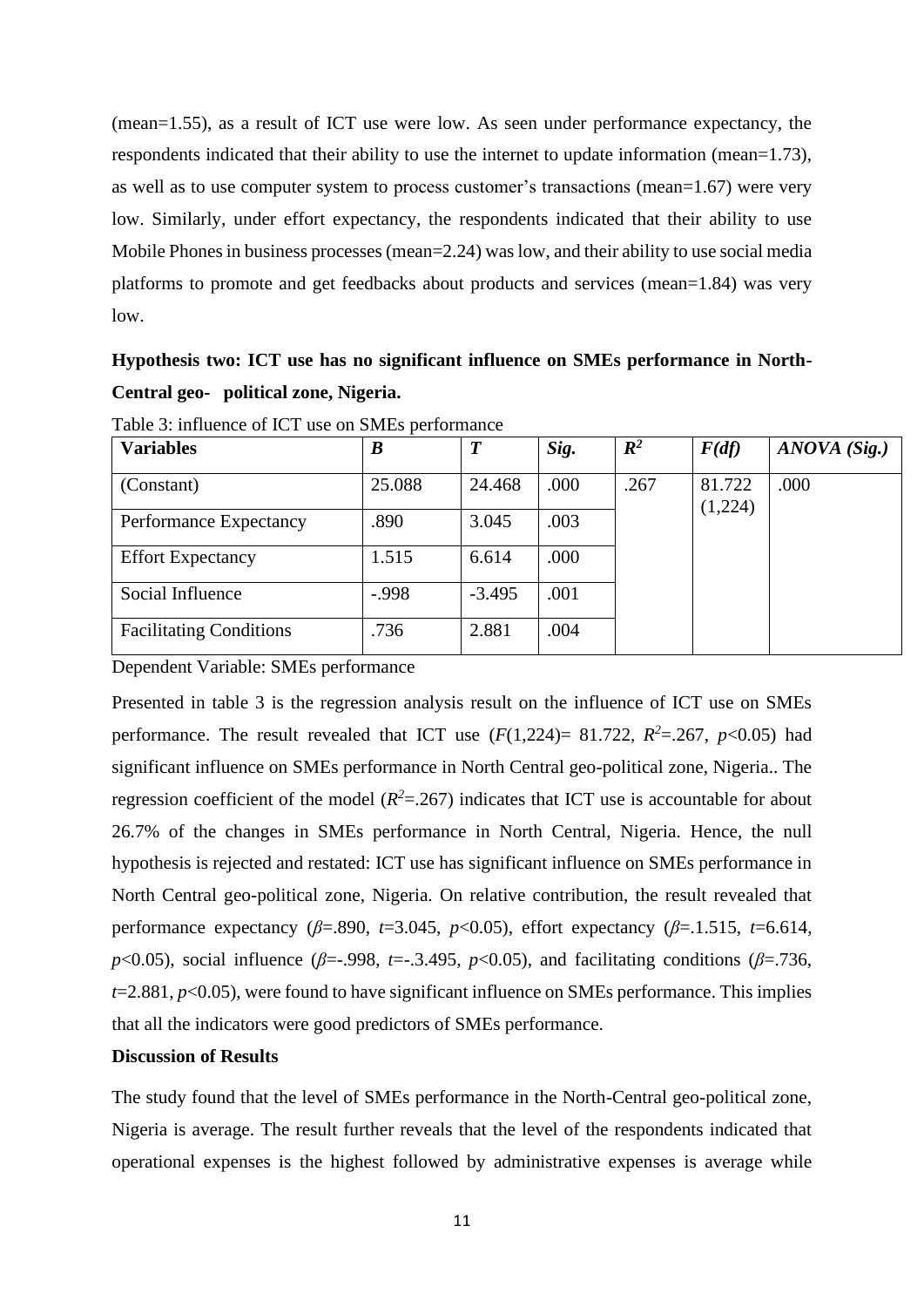innovation and growth of the SMEs, internal business processes, customers perspectives, as well as financial perspectives, were low. This negates the finding of Murat and Opusunju (2017) who found that SMEs' performance in Nigeria and North-Central in particular is low.

The study also found that the level of ICT used by SMEs in North-Central geo-political zone, Nigeria is low. This finding is in agreement with the finding of Samsudeen, Thelijjagoda, and Sanjeetha (2021) who found that the level of social media usage by small and medium enterprise in Sri Lanka was low. On the contrary Agwu (2018) found that the level of information and communication technology use by small and medium enterprises in Lagos state is high

This study found that ICT use had significant influence on SMEs performance in North Central geo-political zone, Nigeria. this finding has also supported that of Otite and Sunny (2020) who found that perceived ease of use ICT directly influences sales performance of manufacturing SMEs in Port Harcourt. In the same vein this result also aligned with that of Otuza and Omeluzur (2021) who also found that a positive relationship exists between information technology and productivity of SMEs as well as that of Gumus, Peter and Musa, (2021) who equally found that there is a strong relationship between the use of ICT and SMEs' performance also, the result shows that there is improvement in SMEs' performance as a result of using ICT. Murat and Opusunju (2017) found that information and communication technology have a positive and significant influence in enhancing the performance of SMEs in Abuja.

#### **Conclusion**

The result reveals that ICT use had significant influence on SMEs performance in North Central geo-political zone, Nigeria. The study also reveals that the level SMEs performance in North Central geo-political zone, Nigeria is average. The study also found that the level of ICT use of SMEs in North Central geo-political zone, Nigeria is low. The study recommended that: SMEs in North Central geo-political zone, Nigeria should do more in order to attain higher level of performance. SMEs in North Central geo-political zone, Nigeria should engage in the ICT use that enhances business processes. This will lead to higher SMEs performance.

#### **Reference**

Doraswamy, N. A. (2017). Information needs and Information Seeking Behaviour of Faculty of JNTUH affiliated Engineering colleges with reference to special reference to Telangana State. In J. Sharma (Ed.), *Library Technologies, services & resources Current global trends* (p. 318). New Delhi: Excel India Publisher.

Cassetta, E., Monarca, U., Dileo, I., Di Berardino, C., & Pini, M. (2020). The relationship